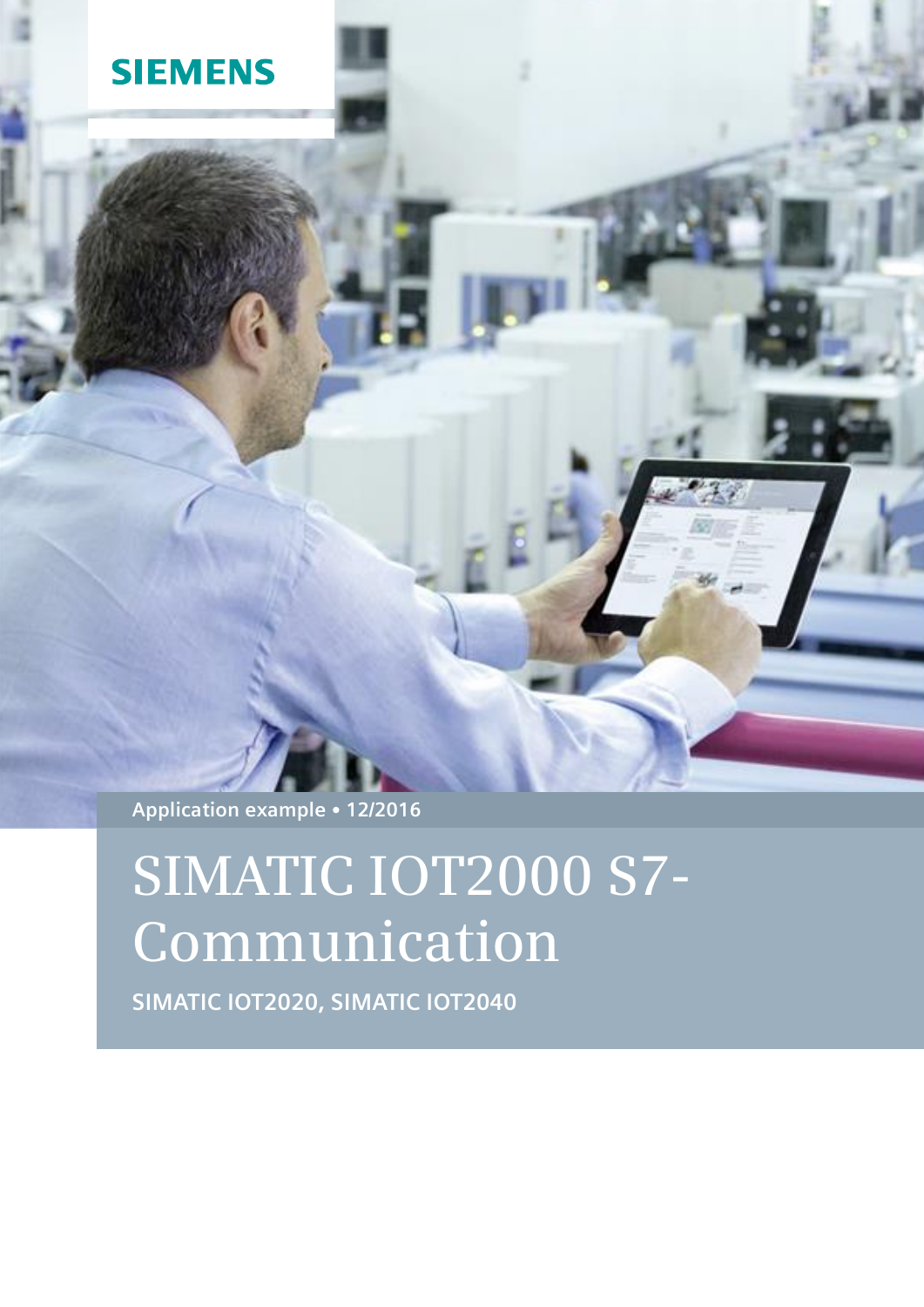### <span id="page-1-0"></span>**Warranty and liability**

**Note** The Application Examples are not binding and do not claim to be complete regarding the circuits shown, equipping and any eventuality. The Application Examples do not represent customer-specific solutions. They are only intended to provide support for typical applications. You are responsible for ensuring that the described products are used correctly. These Application Examples do not relieve you of the responsibility to use safe practices in application, installation, operation and maintenance. When using these Application Examples, you recognize that we cannot be made liable for any damage/claims beyond the liability clause described. We reserve the right to make changes to these Application Examples at any time without prior notice.

If there are any deviations between the recommendations provided in these Application Examples and other Siemens publications – e.g. Catalogs – the contents of the other documents have priority.

We do not accept any liability for the information contained in this document. Any claims against us – based on whatever legal reason – resulting from the use of the examples, information, programs, engineering and performance data etc., described in this Application Example shall be excluded. Such an exclusion shall not apply in the case of mandatory liability, e.g. under the German Product Liability Act ("Produkthaftungsgesetz"), in case of intent, gross negligence, or injury of life, body or health, guarantee for the quality of a product, fraudulent concealment of a deficiency or breach of a condition which goes to the root of the contract ("wesentliche Vertragspflichten"). The damages for a breach of a substantial contractual obligation are, however, limited to the foreseeable damage, typical for the type of contract, except in the event of intent or gross negligence or injury to life, body or health. The above provisions do not imply a change of the burden of proof to your detriment.

Any form of duplication or distribution of these Application Examples or excerpts hereof is prohibited without the expressed consent of the Siemens AG.

**Security information**

Siemens provides products and solutions with industrial security functions that support the secure operation of plants, systems, machines and networks. In order to protect plants, systems, machines and networks against cyber threats, it is necessary to implement – and continuously maintain – a holistic, state-of-the-art industrial security concept. Siemens' products and solutions only form one element of such a concept.

Customer is responsible to prevent unauthorized access to its plants, systems, machines and networks. Systems, machines and components should only be connected to the enterprise network or the internet if and to the extent necessary and with appropriate security measures (e.g. use of firewalls and network segmentation) in place.

Additionally, Siemens' guidance on appropriate security measures should be taken into account. For more information about industrial security, please visi[t](http://www.siemens.com/industrialsecurity) [http://www.siemens.com/industrialsecurity.](http://www.siemens.com/industrialsecurity)

Siemens' products and solutions undergo continuous development to make them more secure. Siemens strongly recommends to apply product updates as soon as available and to always use the latest product versions. Use of product versions that are no longer supported, and failure to apply latest updates may increase customer's exposure to cyber threats.

To stay informed about product updates, subscribe to the Siemens Industrial Security RSS Feed under [http://www.siemens.com/industrialsecurity.](http://www.siemens.com/industrialsecurity)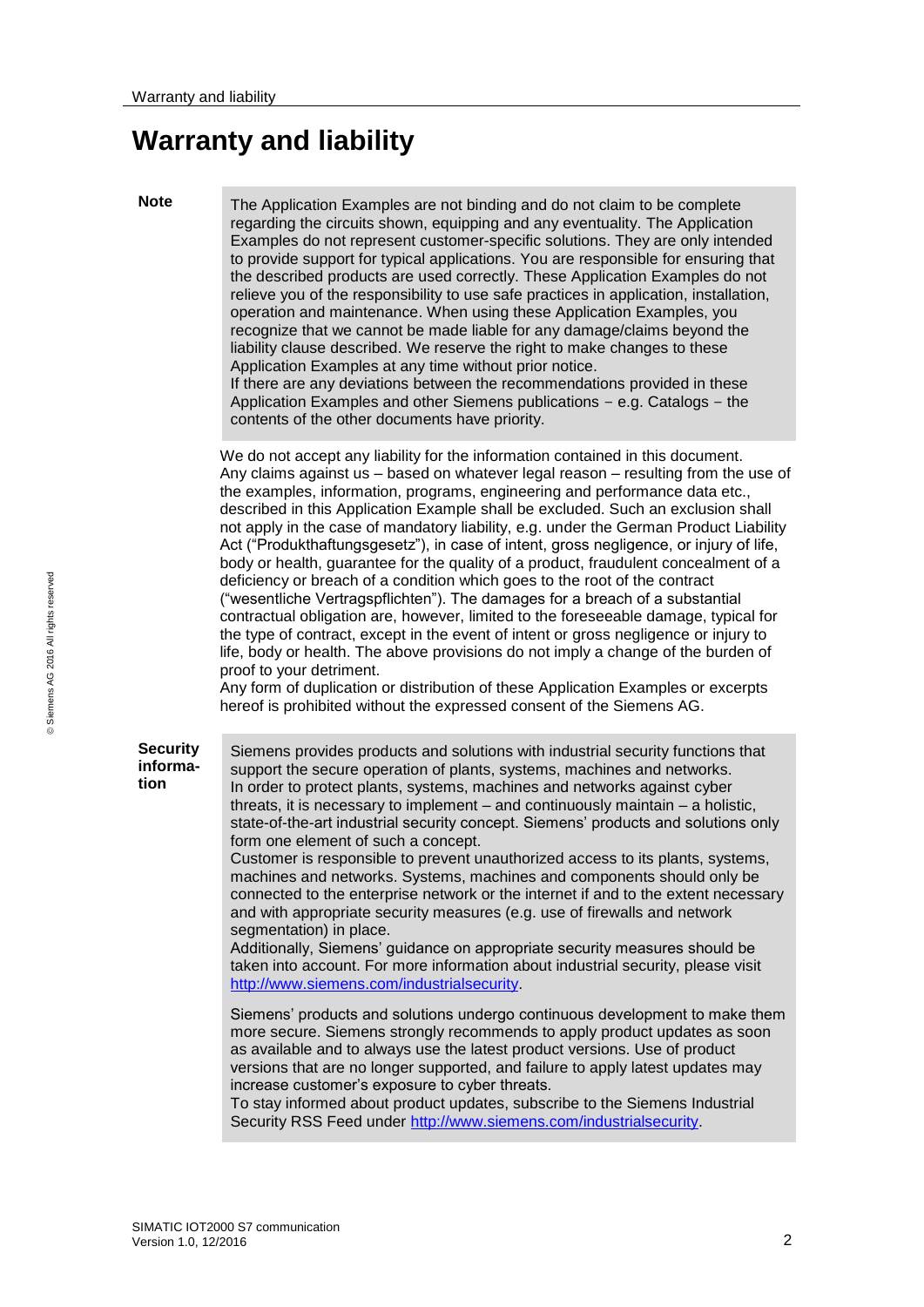### **Table of contents**

|              | 11  |  |
|--------------|-----|--|
| $\mathbf{2}$ |     |  |
|              | 21  |  |
|              | 22  |  |
|              | 2.3 |  |
|              | 24  |  |
|              | 2.5 |  |
| 3            |     |  |
| 4            |     |  |
| 5            |     |  |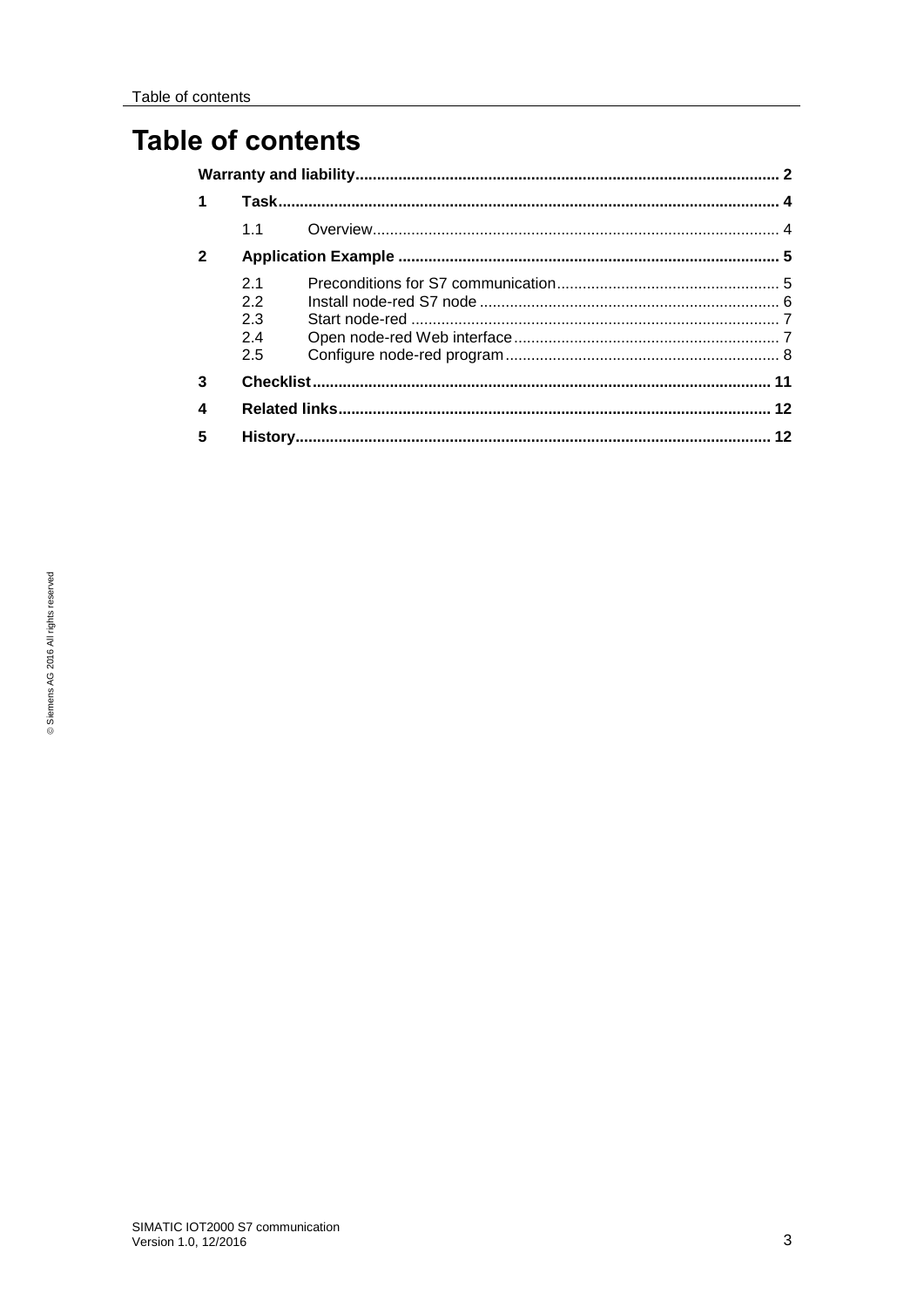### <span id="page-3-0"></span>**1 Task**

### <span id="page-3-1"></span>**1.1 Overview**

#### **Introduction**

This application example shows how to read out a variable from a Siemens S7- 1500 PLC via S7 communication. As PLC a SIMATIC S7-1500 Software Controller V2.0 is used.

#### **Goals**

After working through this document you will know how to

- Use the node-red node for S7 communication
	- read a value
- Store the data in a file on the IOT2000

| <b>NOTICE</b> | <b>Precondition!</b>                                                                                                                     |
|---------------|------------------------------------------------------------------------------------------------------------------------------------------|
|               | To use this sample it is required that the Initial Operation in the Document<br>"Setting up the SIMATIC IOT2000" has been executed once. |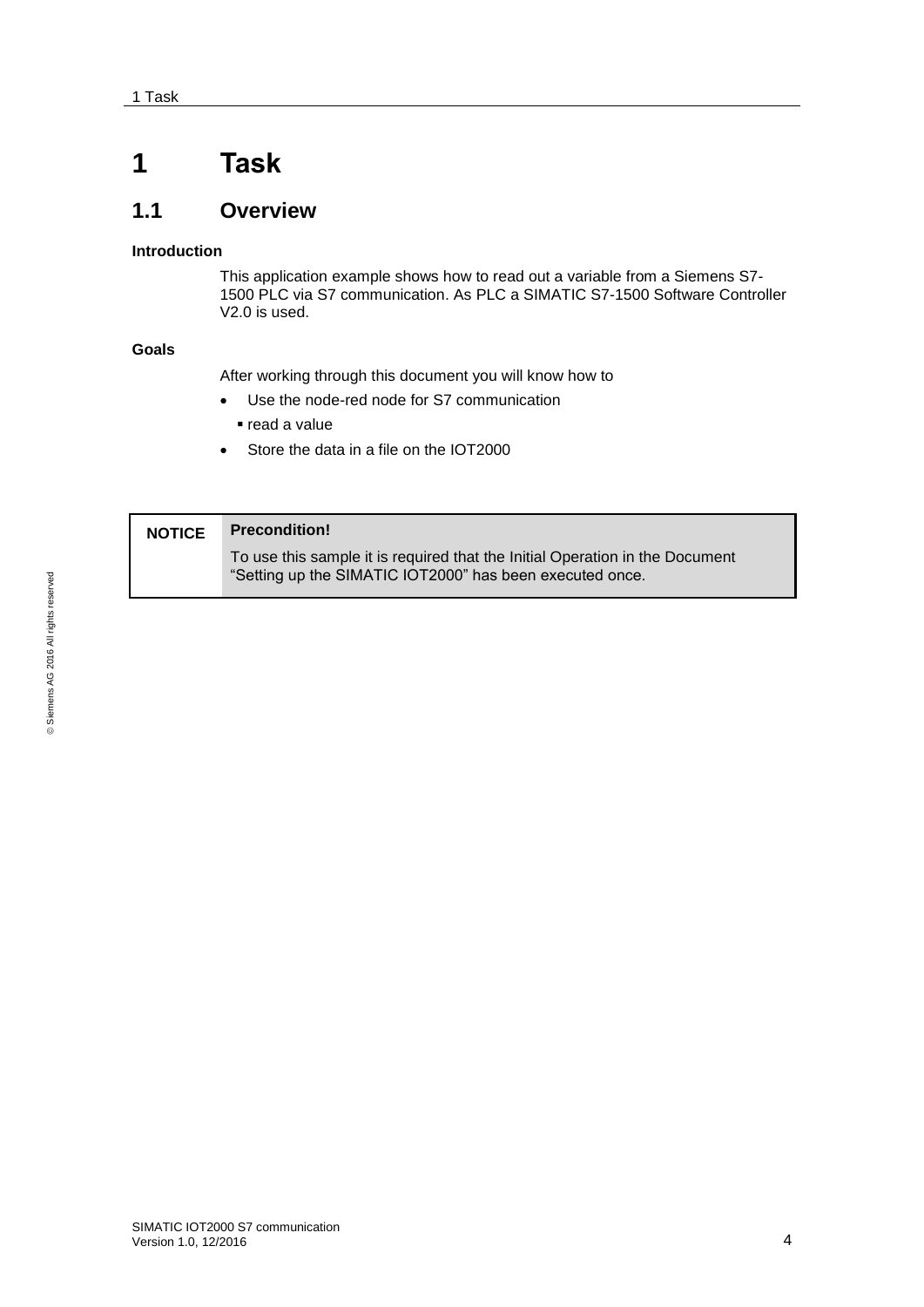### <span id="page-4-0"></span>**2 Application Example**

This chapter describes how an application can be created with node-red.

This application contains a node-red S7 communication node reading two values from a data block of the SIMATIC S7-1500 Software Controller. The values are saved in a file on the IOT2000.

### <span id="page-4-1"></span>**2.1 Preconditions for S7 communication**

These are preconditions regarding settings which have to be done in TIA-Portal. Table 2-1

| No.         | <b>Action</b>                                                                                                                                                                                                                                                                                                                                                                                                                                                                                                                                                                      |
|-------------|------------------------------------------------------------------------------------------------------------------------------------------------------------------------------------------------------------------------------------------------------------------------------------------------------------------------------------------------------------------------------------------------------------------------------------------------------------------------------------------------------------------------------------------------------------------------------------|
| $\mathbf 1$ | You can only use non-optimized data blocks. This feature can be set in the<br>properties of the data block. Make sure the box is unchecked.<br><b>S7_Connection_Values [DB1]</b><br>$\overline{\mathsf{x}}$<br>General<br>General<br><b>Attributes</b><br>Information<br>Time stamps<br>Compilation<br>Only store in load memory<br>Protection<br>Data block write-protected in the device<br>Attributes<br>Optimized block access<br>Download without reinitializati<br>$\hat{~}$<br>m<br>$\rightarrow$<br>Cancel<br>OK                                                           |
| 2.          | You have to enable PUT/GET communication in the device configuration of<br>the S7-1500 PLC. Make sure the box is checked<br>Software PLC_1 [CPU 1505SP]<br><sup>Q</sup> Properties<br>System constants<br>Texts<br>General<br>IO tags<br>Entry page<br>Connection mechanisms<br>Overview of interfaces<br>DNS configuration<br>Display<br>Permit access with PUT/GET communication from remote partner (PLC, HMI, OPC, )<br>Multilingual support<br>Time of day<br>Time synchronization<br>Protection & Security<br>Connection mechanisms<br>Certificate manager<br>Security event |

#### **NOTE** Doing No. 2 opens up the controller for other access by other applications as well, so be aware of the security implications of doing this.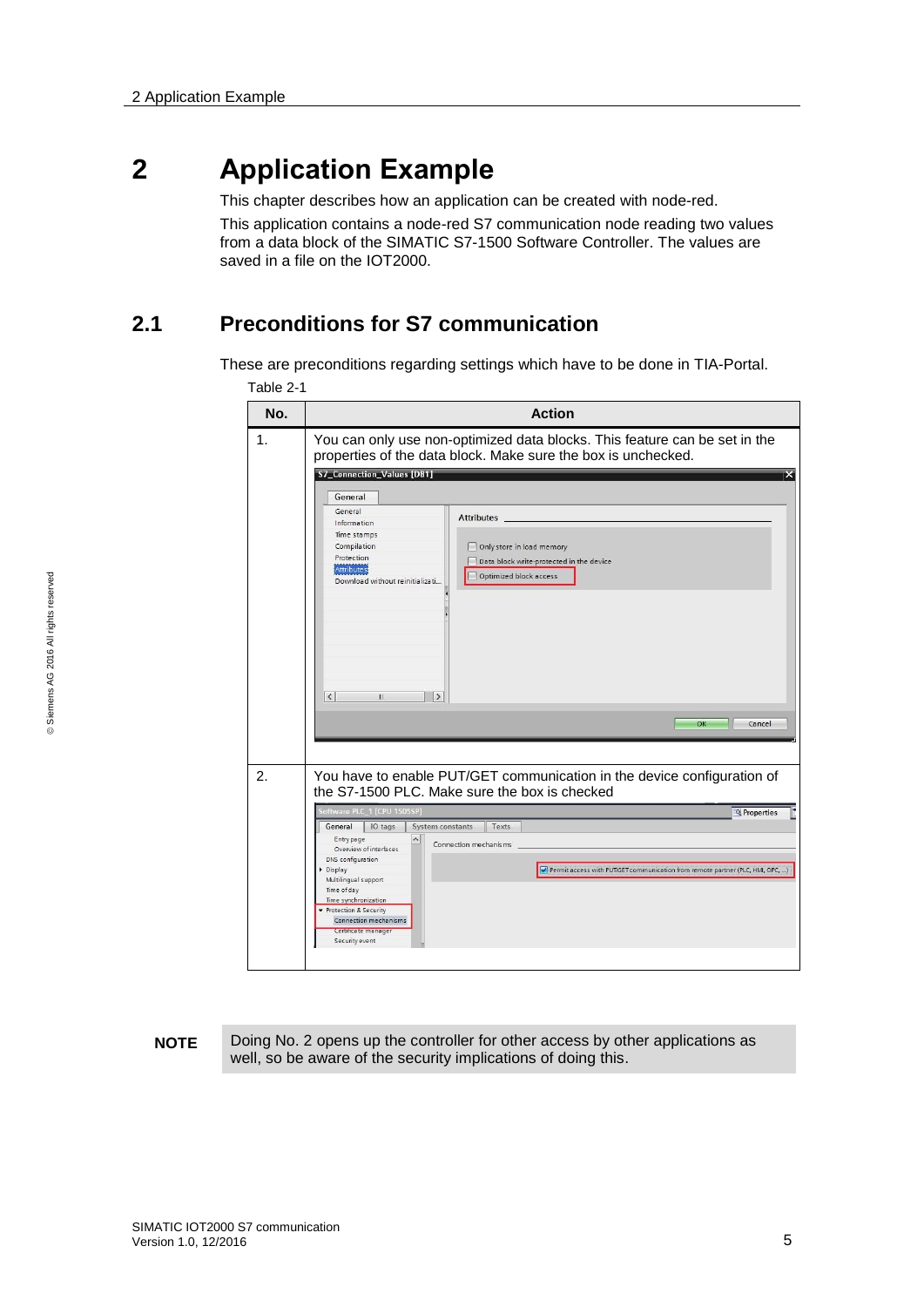#### <span id="page-5-0"></span>**2.2 Install node-red S7 node**

From version V2.1.2 of the example image the program node-red is preinstalled. The additional node for S7 communication has to be installed by the user.

**NOTE** For installing an internet connection is required!

The following table shows how to install the additional node.

Table 2-2

| No.            | <b>Action</b>                                                                                                                                                                                                                                                                                                                                                                                                                                                                                                                                                                                                                                                              |
|----------------|----------------------------------------------------------------------------------------------------------------------------------------------------------------------------------------------------------------------------------------------------------------------------------------------------------------------------------------------------------------------------------------------------------------------------------------------------------------------------------------------------------------------------------------------------------------------------------------------------------------------------------------------------------------------------|
| 3.             | Open a valid Putty Connection to your IOT2000                                                                                                                                                                                                                                                                                                                                                                                                                                                                                                                                                                                                                              |
| $\mathbf{4}$ . | Type in cd /usr/lib/node_modules to go to the node-red directory                                                                                                                                                                                                                                                                                                                                                                                                                                                                                                                                                                                                           |
| 5.             | Type in npm install node-red-contrib-s7 to install the node                                                                                                                                                                                                                                                                                                                                                                                                                                                                                                                                                                                                                |
|                | COM3 - PuTTY<br>$\Box$   $\Box$   $X$<br>root@iot2000:/# cd /usr/lib/node modules/<br>root@iot2000:/usr/lib/node modules# npm install node-red-contrib-s7<br>npm WARN unmet dependency /usr/lib/node modules/node-red/node modules/node-red-n<br>ode-serialport/node modules/serialport/node modules/tar-pack requires debug@'~2.<br>2.0' but will load<br>npm WARN unmet dependency /usr/lib/node modules/node-red/node modules/node-red-n<br>ode-serialport/node modules/serialport/node modules/debug,<br>npm WARN unmet dependency which is version 2.3.3<br>node-red-contrib-s7@0.2.2 node-red-contrib-s7<br>$-$ nodes700.1.11<br>root@iot2000:/usr/lib/node modules# |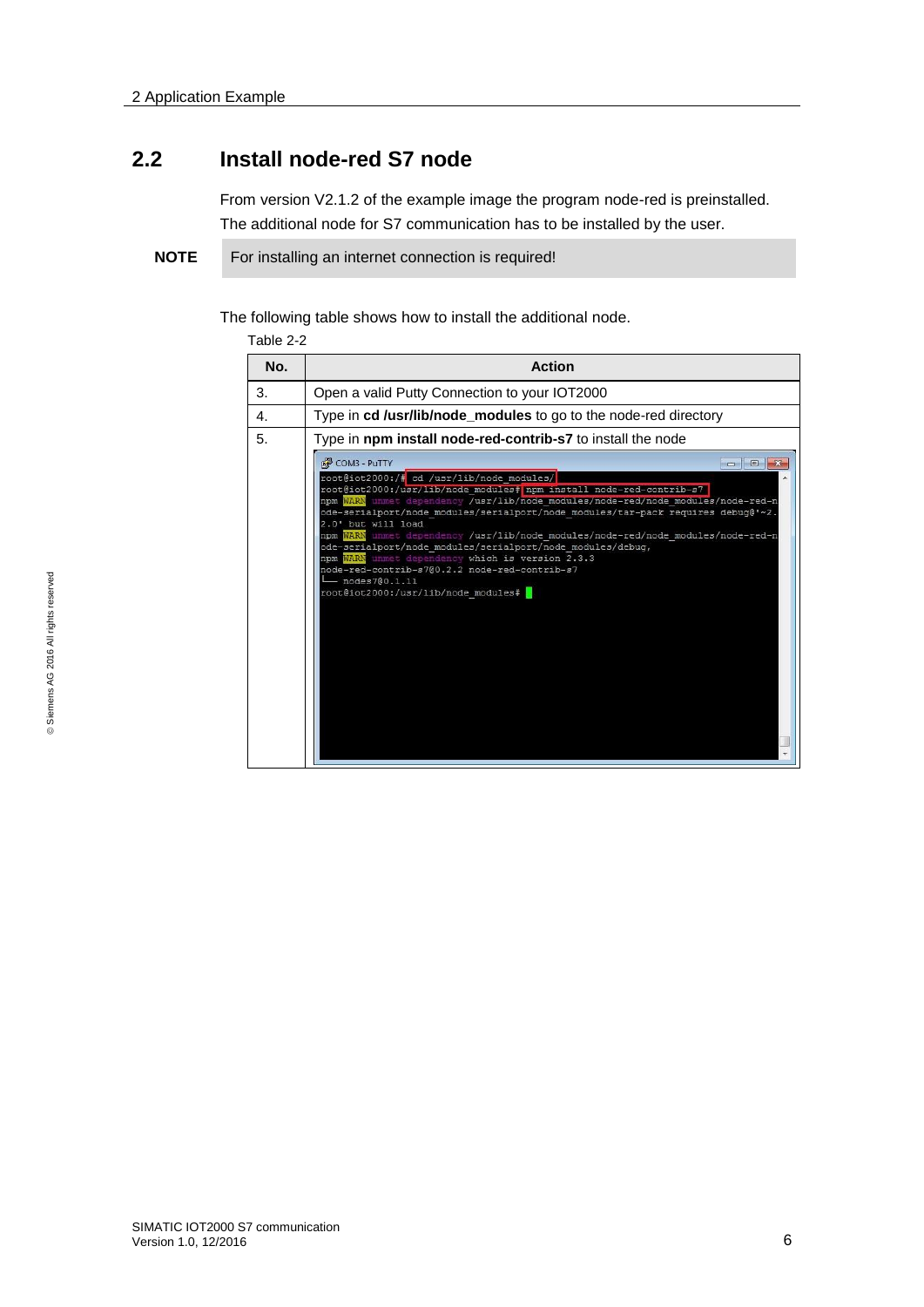#### <span id="page-6-0"></span>**2.3 Start node-red**

The following table shows how to start node-red.

| No.            | <b>Action</b>                                                                                                                                                                                                                                                                                                                                                                                                                                                                                                                                                                                                                                                                                                                                                                                                                                                                                                                                                                                                                                                                                                                                                                                                                                                                                                                                                                                                                                                                                                                                                                                                                                                                                                                                                                                                                                                                                                                                                                                                                                                                                                                                                                                                                                                                                                                                                               |  |  |
|----------------|-----------------------------------------------------------------------------------------------------------------------------------------------------------------------------------------------------------------------------------------------------------------------------------------------------------------------------------------------------------------------------------------------------------------------------------------------------------------------------------------------------------------------------------------------------------------------------------------------------------------------------------------------------------------------------------------------------------------------------------------------------------------------------------------------------------------------------------------------------------------------------------------------------------------------------------------------------------------------------------------------------------------------------------------------------------------------------------------------------------------------------------------------------------------------------------------------------------------------------------------------------------------------------------------------------------------------------------------------------------------------------------------------------------------------------------------------------------------------------------------------------------------------------------------------------------------------------------------------------------------------------------------------------------------------------------------------------------------------------------------------------------------------------------------------------------------------------------------------------------------------------------------------------------------------------------------------------------------------------------------------------------------------------------------------------------------------------------------------------------------------------------------------------------------------------------------------------------------------------------------------------------------------------------------------------------------------------------------------------------------------------|--|--|
| 1 <sub>1</sub> | Type in node /usr/lib/node_modules/node-red/red & to start node-red                                                                                                                                                                                                                                                                                                                                                                                                                                                                                                                                                                                                                                                                                                                                                                                                                                                                                                                                                                                                                                                                                                                                                                                                                                                                                                                                                                                                                                                                                                                                                                                                                                                                                                                                                                                                                                                                                                                                                                                                                                                                                                                                                                                                                                                                                                         |  |  |
|                | COM3 - PuTTY<br>$\Box$ $\Box$<br>root@iot2000:/# node /usr/lib/node modules/node-red/red &<br>[1] 1879<br>root@iot2000:/#<br>Welcome to Node-RED<br>20 Dec 09:31:27 - [info] Node-RED version: v0.14.6<br>20 Dec 09:31:27 - [info] Node.js version: v4.2.4<br>20 Dec 09:31:27 - [info] Linux 4.4.13-yocto-standard ia32 LE<br>20 Dec 09:31:27 - [info] Loading palette nodes<br>20 Dec 09:32:26 - [info] Dashboard version 2.1.0 started at /ui<br>20 Dec 09:32:28 - [warn] ---------<br>20 Dec 09:32:28 - [warn] [rpi-gpio] Info : Ignoring Raspberry Pi specific node<br>20 Dec 09:32:28 - [warn] [serialport] Error: Could not locate the bindings file.<br>Tried:<br>- /usr/lib/node modules/node-red/node modules/node-red-node-serialport/node mod<br>ules/serialport/build/serialport.node<br>→ /usr/lib/node modules/node-red/node modules/node-red-node-serialport/node mod<br>ules/serialport/build/Debug/serialport.node<br>- /usr/lib/node modules/node-red/node modules/node-red-node-serialport/node mod<br>ules/serialport/build/Release/serialport.node<br>→ /usr/lib/node modules/node-red/node modules/node-red-node-serialport/node mod<br>ules/serialport/out/Debug/serialport.node<br>- /usr/lib/node modules/node-red/node modules/node-red-node-serialport/node mod<br>ules/serialport/Debug/serialport.node<br>- /usr/lib/node modules/node-red/node modules/node-red-node-serialport/node mod<br>ules/serialport/out/Release/serialport.node<br>- /usr/lib/node modules/node-red/node modules/node-red-node-serialport/node mod<br>ules/serialport/Release/serialport.node<br>- /usr/lib/node modules/node-red/node modules/node-red-node-serialport/node mod<br>ules/serialport/build/default/serialport.node<br>→ /usr/lib/node modules/node-red/node modules/node-red-node-serialport/node mod<br>ules/serialport/compiled/4.2.4/linux/ia32/serialport.node<br>20 Dec 09:32:28 - [warn] -------<br>20 Dec 09:32:28 - [info] Settings file : /home/root/.node-red/settings.js<br>20 Dec 09:32:28 - [info] User directory : /home/root/.node-red<br>20 Dec 09:32:28 - [info] Flows file : /home/root/.node-red/flows iot2000.jso<br>20 Dec 09:32:28 - [info] Creating new flow file<br>20 Dec 09:32:28 - [info] Starting flows<br>20 Dec 09:32:28 - [info] Started flows<br>20 Dec 09:32:28 - [info] Server now running at http://127.0.0.1:1880/ |  |  |

### <span id="page-6-1"></span>**2.4 Open node-red Web interface**

The following table shows how to open the Web interface of node-red.

| Table 2-4 |                                                                                                     |                            |                                                     |  |
|-----------|-----------------------------------------------------------------------------------------------------|----------------------------|-----------------------------------------------------|--|
| No.       | <b>Action</b>                                                                                       |                            |                                                     |  |
|           | Add the IP-Address of the IOT2000 and the port 1880 to a browser (i.e<br>http://192.168.200.1:1880) |                            |                                                     |  |
|           | <b>OC Node-RED</b>                                                                                  | http://192.168.200.1:1880/ | $\circ$<br>Node-RED: 192.168.200.1<br>Ć<br>$\times$ |  |
|           | <b>Q</b> filter nodes                                                                               | Flow 1                     |                                                     |  |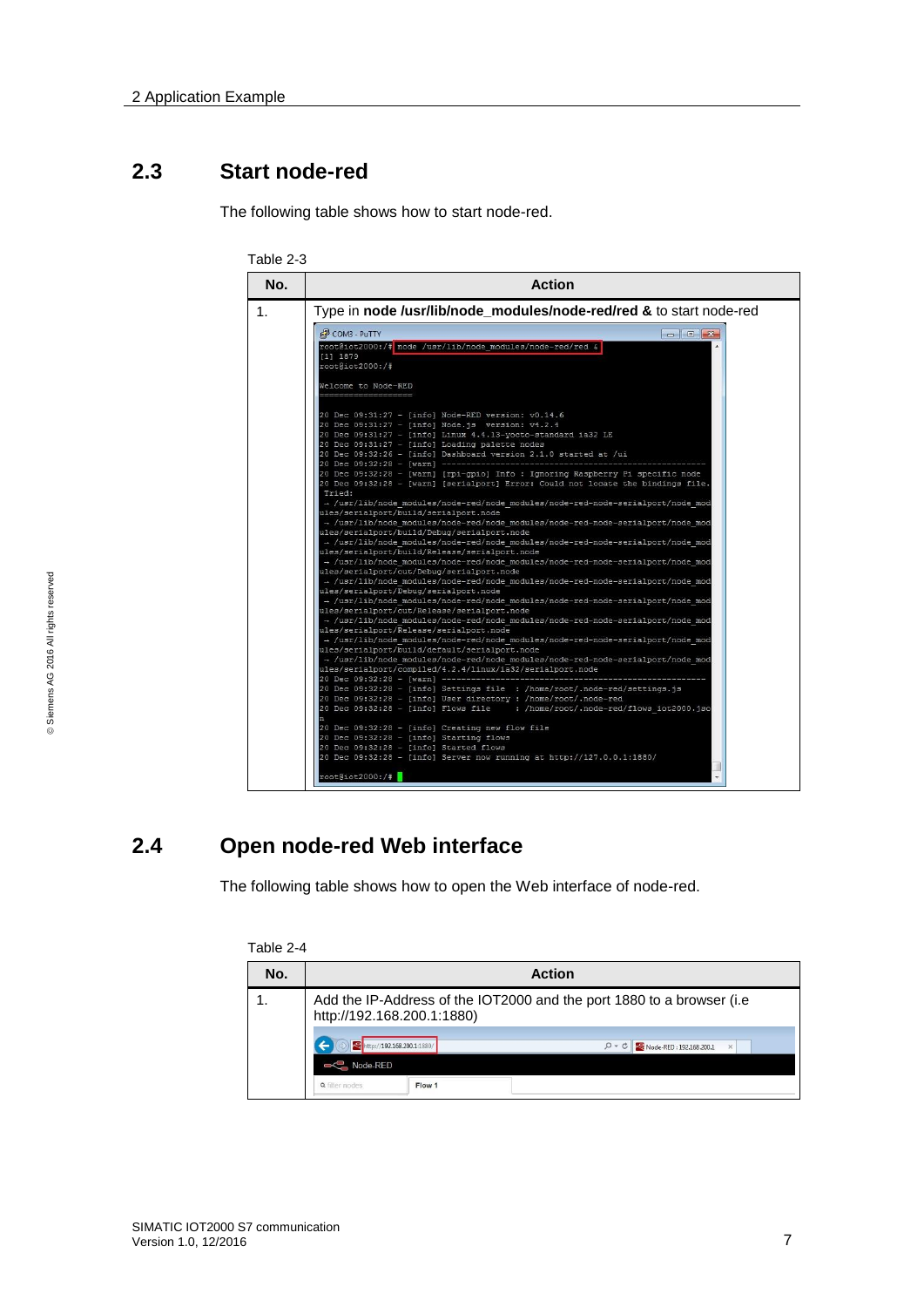### <span id="page-7-0"></span>**2.5 Configure node-red program**

#### **Configure S7 node**

| No. |                                                                                                                                            | <b>Action</b>                                     |  |
|-----|--------------------------------------------------------------------------------------------------------------------------------------------|---------------------------------------------------|--|
| 1.  | Choose "s7 in" on the left hand side and add it per Drag&Drop to the middle                                                                |                                                   |  |
| 2.  | Double-click on the node                                                                                                                   |                                                   |  |
|     |                                                                                                                                            | Edit s7 in node                                   |  |
|     |                                                                                                                                            | Cancel<br>Done                                    |  |
|     | 9PLC                                                                                                                                       | Add new s7 endpoint                               |  |
|     |                                                                                                                                            |                                                   |  |
|     | $\prod$ s7 in                                                                                                                              | $\check{ }$<br>호 Mode<br>Single variable          |  |
|     |                                                                                                                                            | <b>CC</b> Variable<br>$\checkmark$                |  |
|     |                                                                                                                                            | Emit only when value changes (diff)               |  |
|     |                                                                                                                                            | Name<br>Name                                      |  |
|     | the TIA-Portal.<br>s7 in > Add new s7 endpoint config node<br>Connection<br>@ IP Address<br>192.168.200.10<br><b>O</b> Rack<br>$\mathbb O$ | Cancel<br>Add<br>Variables<br>Port<br>102<br>Slot |  |
|     | $\hat{\zeta}$ ms<br>Cycle time<br>500                                                                                                      |                                                   |  |
|     | Name<br>Name                                                                                                                               |                                                   |  |
| 4.  | Click on the tab "Variables"                                                                                                               |                                                   |  |
|     | s7 in > Add new s7 endpoint config node                                                                                                    | Add<br>Cancel                                     |  |
|     | Connection                                                                                                                                 | Variables                                         |  |
|     | @ IP Address<br>192.168.200.10                                                                                                             | Port<br>102                                       |  |
|     | <b>C</b> Rack<br>0                                                                                                                         | Slot<br>$\mathbf{1}$                              |  |
|     | Cycle time<br>500                                                                                                                          | $\frac{4}{x}$ ms                                  |  |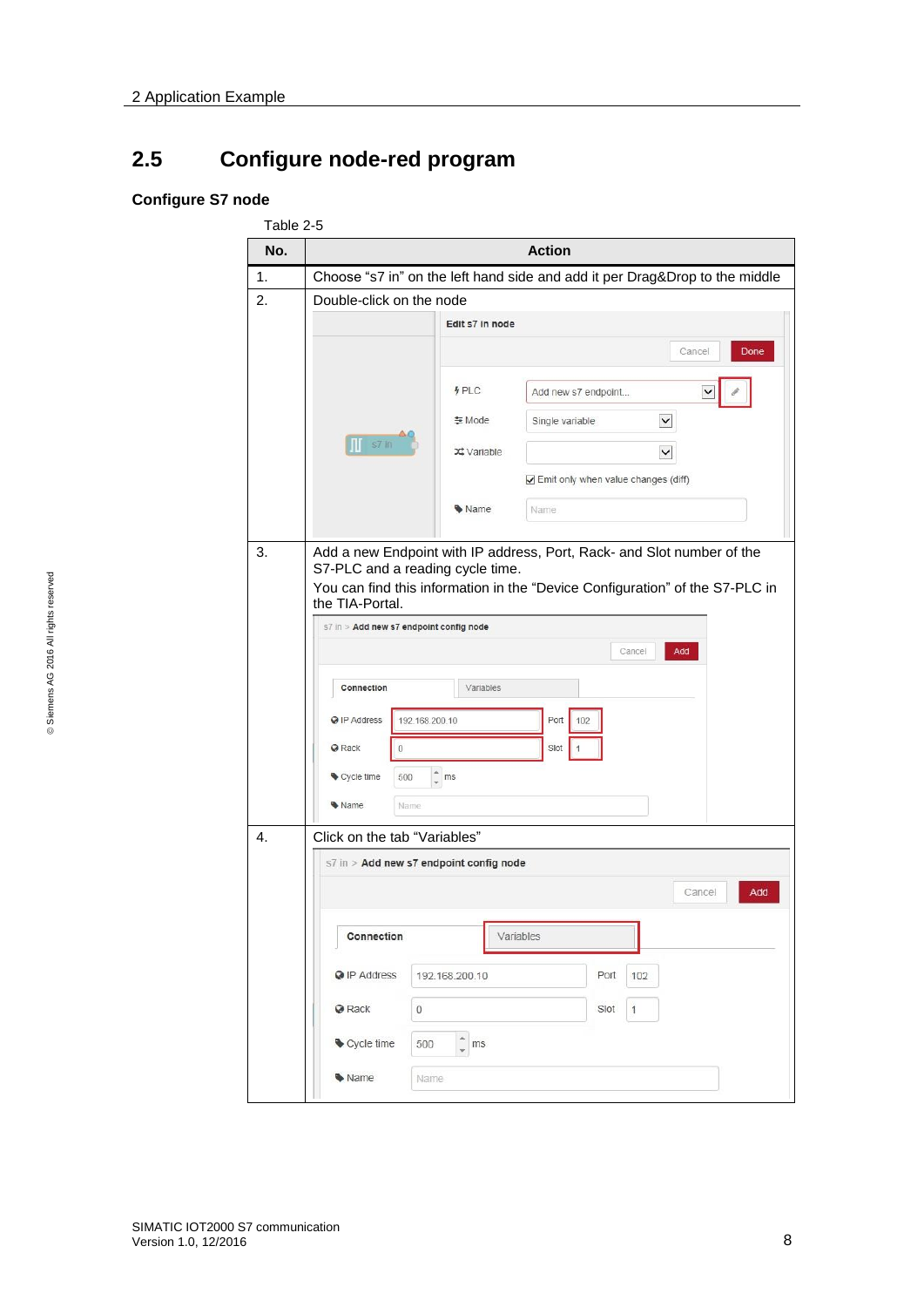| No. |                                                                                                                                                           | <b>Action</b>                       |          |             |                       |
|-----|-----------------------------------------------------------------------------------------------------------------------------------------------------------|-------------------------------------|----------|-------------|-----------------------|
| 5.  | Add the variables you want to read out and give them a name.<br>The address is "DB, DatatypeOffset". You can get this information from the<br>TIA Portal. |                                     |          |             |                       |
|     | <b>PPLET</b>                                                                                                                                              | Keep actual values a                | Snapshot | 18,<br>щ,   | Copy snap:            |
|     | <b>S7_Connection_Values</b>                                                                                                                               |                                     |          |             |                       |
|     | Name                                                                                                                                                      | Data type                           | Offset   | Start value |                       |
|     | └ <b></b> ▼ Static<br>Ŧ                                                                                                                                   |                                     |          |             |                       |
|     | 2<br>$\blacksquare$<br>Temperature                                                                                                                        | Real                                | 0.0      | 0.0         |                       |
|     | Mode<br>В<br>☜                                                                                                                                            | Int                                 | ■ 4.0    | 0           |                       |
|     | s7 in > Add new s7 endpoint config node                                                                                                                   |                                     |          |             |                       |
|     |                                                                                                                                                           |                                     |          | Cancel      | Add                   |
|     |                                                                                                                                                           |                                     |          |             |                       |
|     | Connection                                                                                                                                                | Variables                           |          |             |                       |
|     | ■ Variable list                                                                                                                                           |                                     |          |             |                       |
|     |                                                                                                                                                           |                                     |          |             |                       |
|     | DB1.REAL0                                                                                                                                                 | Temperature                         |          |             | $\pmb{\times}$        |
|     |                                                                                                                                                           |                                     |          |             |                       |
|     | DB1, INT4<br>Mode                                                                                                                                         |                                     | ×        |             | $\boldsymbol{\times}$ |
|     | $+Add$                                                                                                                                                    |                                     |          |             |                       |
|     | Click Add                                                                                                                                                 |                                     |          |             |                       |
|     | Choose a Mode and give the node an optional name                                                                                                          |                                     |          |             |                       |
|     | Click Done<br>Edit s7 in node                                                                                                                             |                                     |          |             |                       |
|     |                                                                                                                                                           |                                     |          |             |                       |
|     |                                                                                                                                                           |                                     | Cancel   |             | Done                  |
|     |                                                                                                                                                           |                                     |          |             |                       |
|     | \$PLC                                                                                                                                                     | 192.168.200.10:102:0:1              |          | ╰           |                       |
|     |                                                                                                                                                           |                                     |          |             |                       |
|     |                                                                                                                                                           |                                     |          |             |                       |
|     | 들 Mode                                                                                                                                                    | All variables                       |          |             |                       |
|     |                                                                                                                                                           |                                     |          |             |                       |
|     |                                                                                                                                                           | Emit only when value changes (diff) |          |             |                       |
|     | Wame                                                                                                                                                      | S7 Read                             |          |             |                       |
|     |                                                                                                                                                           |                                     |          |             |                       |
|     | Scroll the left bar to "storage" and choose the output node "file" add it per                                                                             |                                     |          |             |                       |
|     | Drag&Drop to the middle<br>Double-click on the node                                                                                                       |                                     |          |             |                       |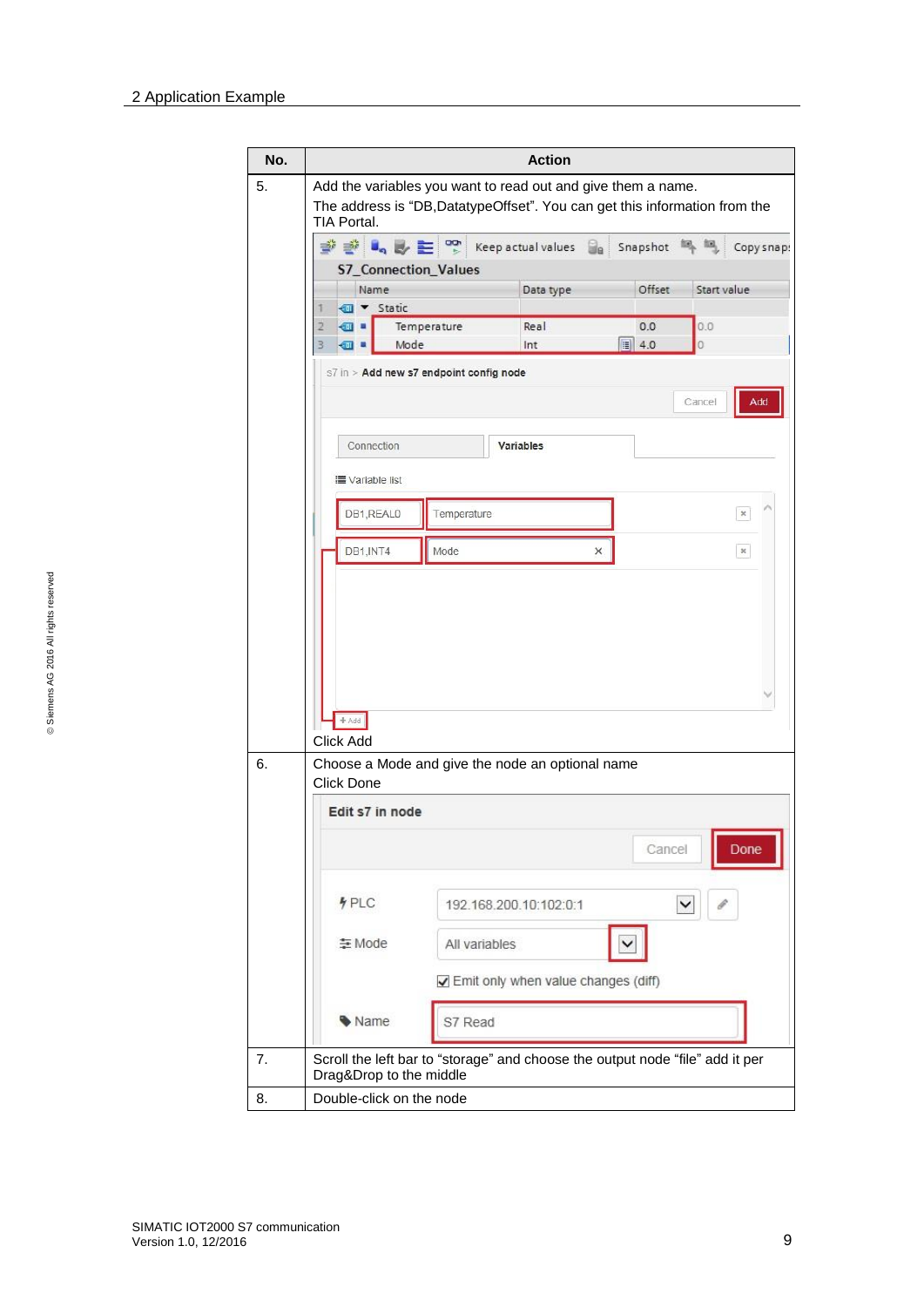<span id="page-9-0"></span>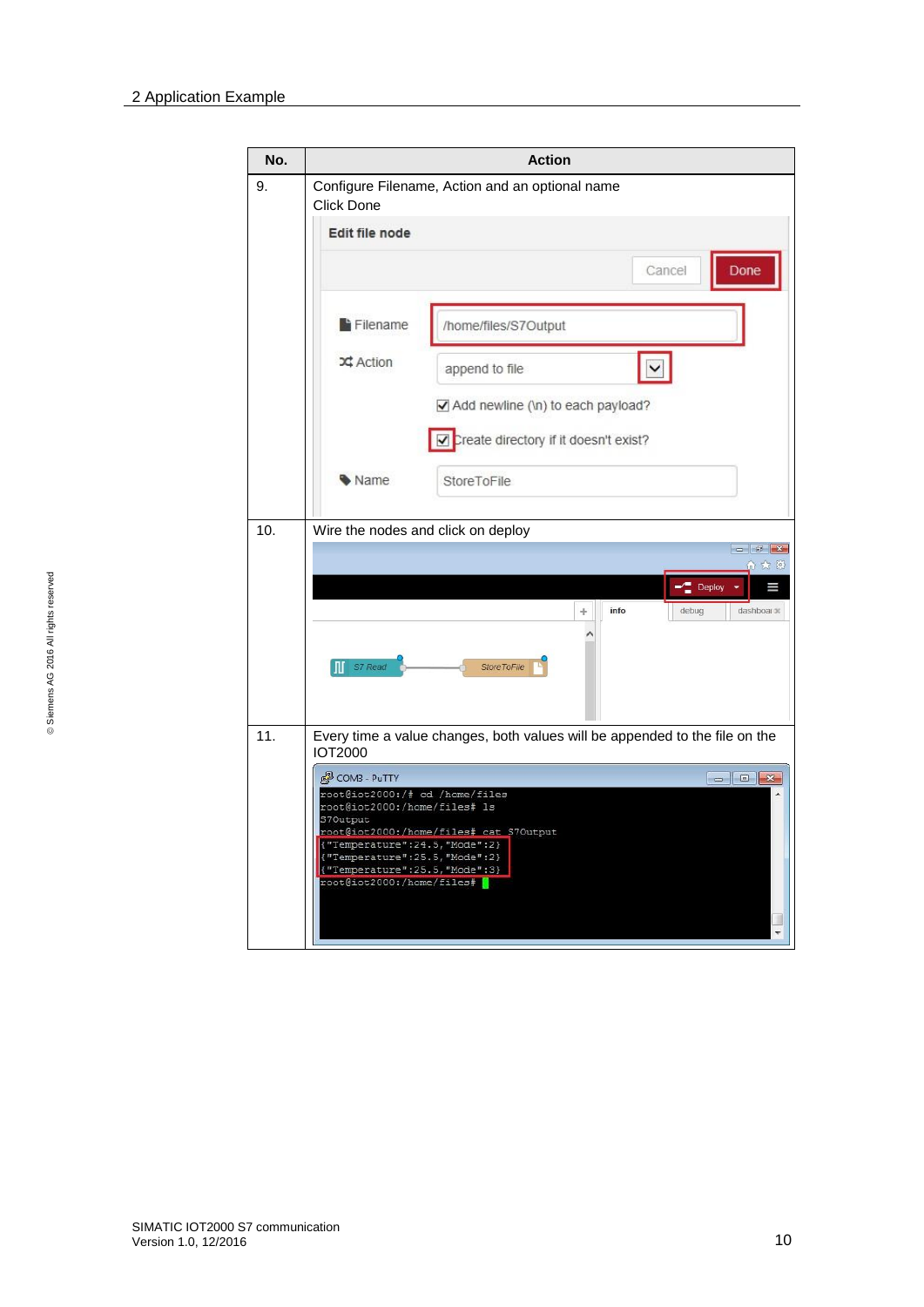### <span id="page-10-0"></span>**3 Checklist**

This chapter contains a Checklist which summarizes all important steps in this application example.

| Fable 3- |
|----------|
|          |

| No. | <b>Action</b>                                   |  |
|-----|-------------------------------------------------|--|
|     | Make sure preconditions in TIA Portal are given |  |
| 2.  | <b>Install S7 node</b>                          |  |
| 3.  | <b>Start node-red</b>                           |  |
| 4.  | Open node-red Web interface                     |  |
| 5.  | Configure S7 node and deploy                    |  |
| 6.  | Check file on IOT2000                           |  |